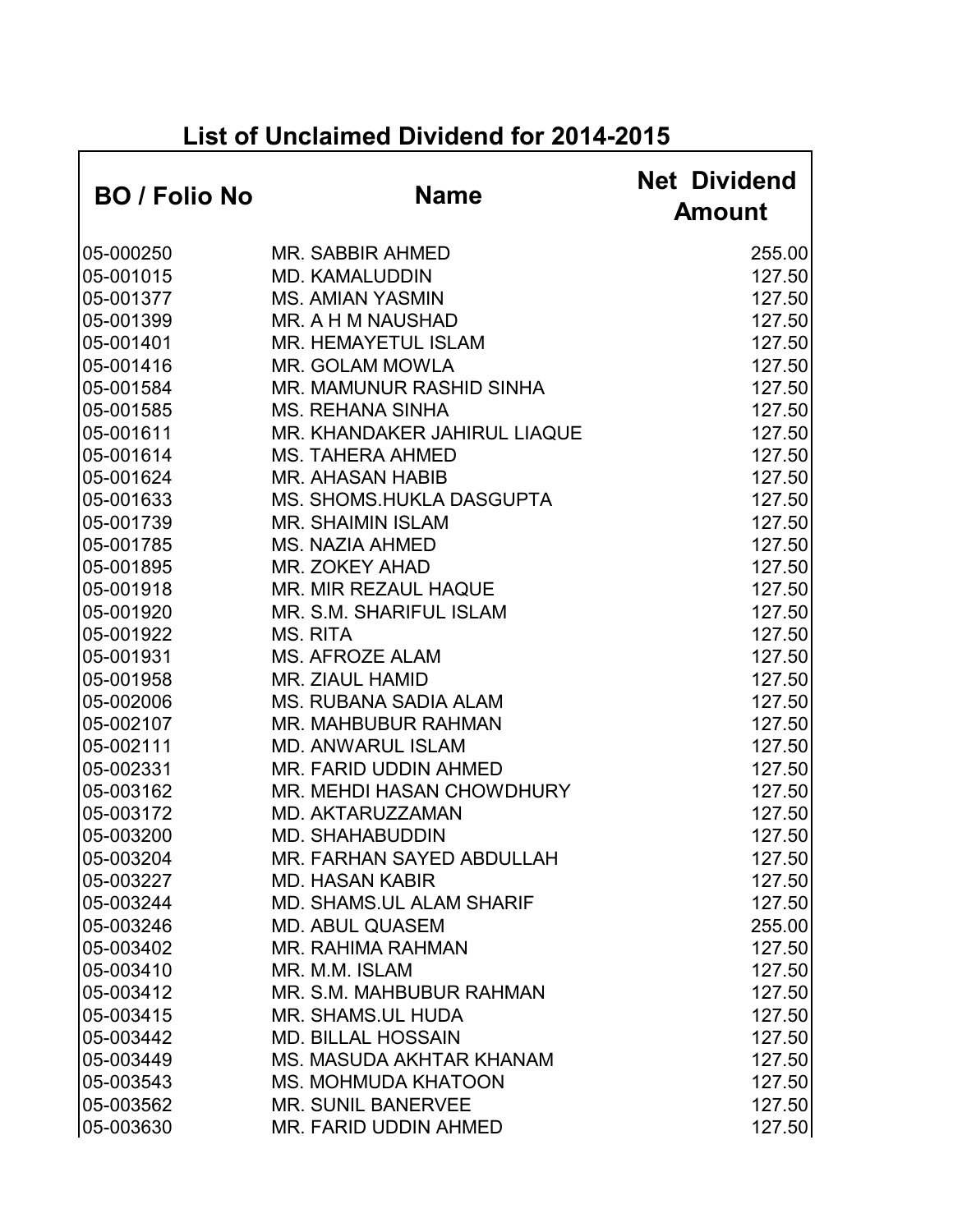| 05-003632              | MR. SHAH SARWAR RASHID                        | 127.50           |
|------------------------|-----------------------------------------------|------------------|
| 05-003643              | <b>MS. TANIMA ALAM</b>                        | 127.50           |
| 05-003645              | <b>MS. SYAIMA MAHMUD</b>                      | 127.50           |
| 05-003773              | <b>MD. ABDUS SALAM</b>                        | 127.50           |
| 05-004002              | <b>MD. RUSTOM ALI</b>                         | 127.50           |
| 05-004004              | <b>MR. HASIB KABIR</b>                        | 127.50           |
| 05-004631              | <b>MD. PEARU KHAN</b>                         | 127.50           |
| 05-004671              | <b>MS. AZRA SALIM</b>                         | 127.50           |
| 05-004688              | <b>MR. ABUL KAWSHER</b>                       | 127.50           |
| 05-004696              | <b>MD. MUKHLESUR RAHMAN</b>                   | 127.50           |
| 05-004741              | MS. BABY                                      | 127.50           |
| 05-004809              | <b>MR. TUHIN</b>                              | 127.50           |
| 05-004813              | <b>MS. NASIMA</b>                             | 127.50           |
| 05-004994              | MR. BIDDUT BHOWMICK                           | 127.50           |
| 05-005032              | <b>MS. SHAHINA PARVIN</b>                     | 127.50           |
| 05-005200              | MR. SYED ANWARUL KARIM                        | 127.50           |
| 05-005212              | <b>MS. TASNIM AZIM</b>                        | 127.50           |
| 05-005279              | MR. ZUBAIR ALTAF                              | 127.50           |
| 05-005280              | <b>MS. TAZREEN ALTAF</b>                      | 127.50           |
| 05-005881              | <b>MD. MOHI UDDIN</b>                         | 127.50           |
| 05-006425              | <b>MS. RIZWAN TASMIN</b>                      | 127.50           |
| 05-006427              | MRS. ZEBUNNESSA BEGUM                         | 127.50           |
| 05-006429              | <b>MD. FARUK IQBAL</b>                        | 127.50           |
| 05-006431              | <b>MD. JAHANGIR IQBAL</b>                     | 637.50           |
| 05-007923              | MR. AKRAM ALI MOLLA                           | 127.50           |
| 05-007927              | MR. MOHAMMED ALI                              | 127.50           |
| 05-008037              | MR. MD. IQBAL HOSSAIN SERNIABAD               | 127.50           |
| 05-008045              | <b>MR. JAMAL AHMED</b>                        | 127.50           |
| 05-008050              | <b>MR. TAPAN BANIK</b>                        | 127.50           |
| 05-008088              | MR. REZAUL WADUD                              | 127.50           |
| 05-008095              | MR. SHARIF MOHAMMAD HAMID                     | 127.50           |
| 05-008106              | MS. PARVEZ AKHTER KHANAM                      | 127.50           |
| 05-008117              | <b>MS. AMENA RAHMAN</b>                       | 127.50           |
| 05-008337              | MR. MD. HABIBUR RAHMAN                        | 127.50           |
| 05-008397              | MR. A.S.M. KAYUM                              | 127.50           |
| 05-008404              | MR. MD. ALI HOSSAIN PRODHANIA                 | 127.50           |
| 05-008424              | DR. M.A.SAMAD                                 | 127.50           |
| 05-008432              | MR. A.K.M.SIDDIQUE ULLAH                      | 127.50           |
| 05-008502              | MS. DOLI IQBAL                                | 127.50           |
| 05-008509<br>05-008513 | <b>MR. JAHANGIR ISLAM</b><br>MR. ABU MOHAMMAD | 127.50<br>127.50 |
|                        |                                               |                  |
| 05-008518<br>05-008697 | <b>MR. NURUL ISLAM</b><br>MR. M.B. RAHMAN     | 127.50<br>127.50 |
| 05-008699              | <b>MS. SHAMIMA JAHAN</b>                      | 127.50           |
| 05-008917              | MR. MOHD. IDRIS HOSSAIN                       | 382.50           |
| 05-009278              | <b>MR. SHOWKAT SHAHEEN</b>                    | 127.50           |
| 05-009346              | MR. M.A. MANNAN                               | 127.50           |
|                        |                                               |                  |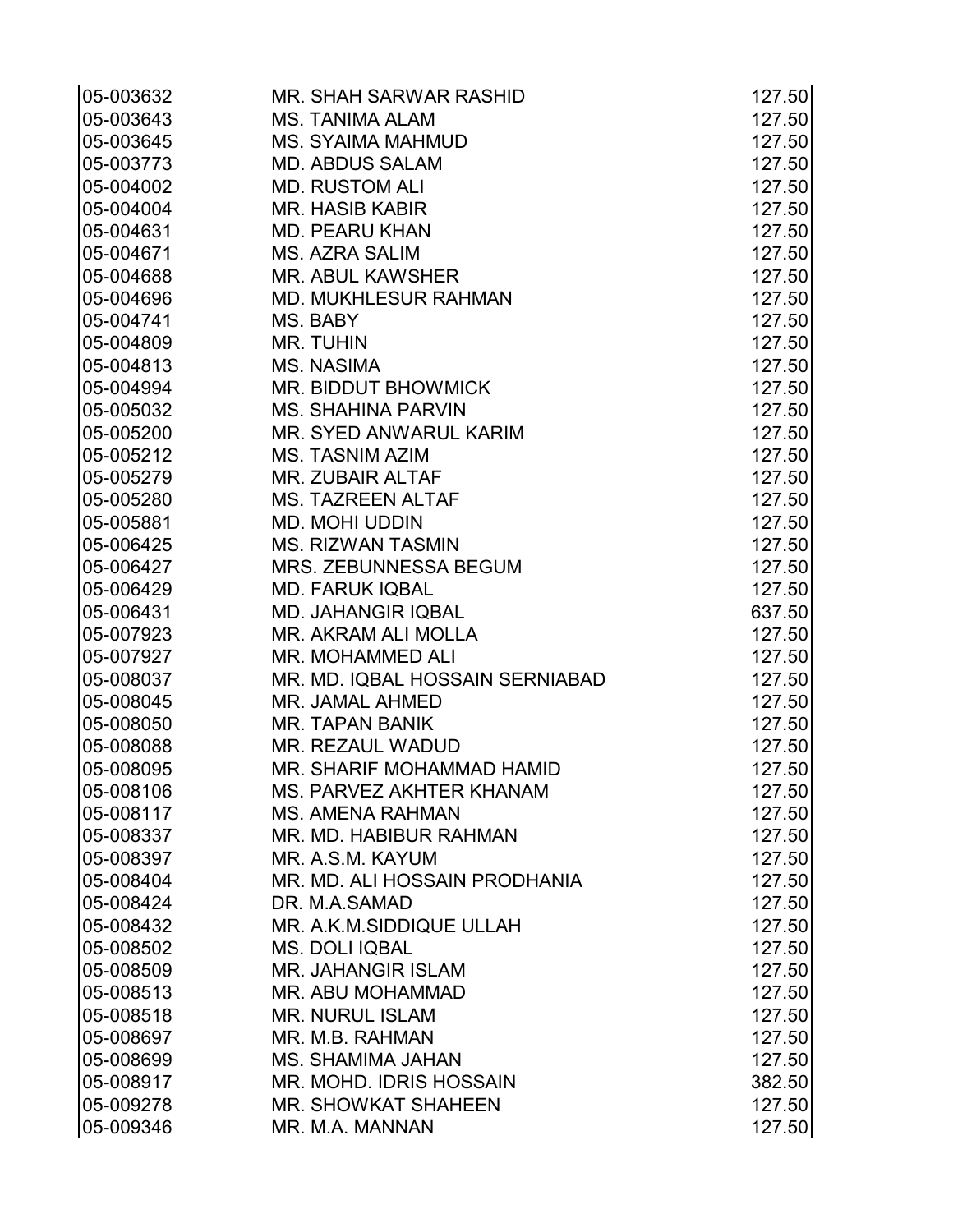| 05-009570 | MR. RAIS UDDIN (RUBEL)        | 127.50 |
|-----------|-------------------------------|--------|
| 05-009571 | <b>MR. ABDUL BATEN</b>        | 127.50 |
| 05-009574 | MR. A.S.M. NUR UDDIN KAMAL    | 255.00 |
| 05-009576 | MR. MD. SAAD ULLAH            | 127.50 |
| 05-009731 | <b>MR. MIZANUR RAHMAN</b>     | 127.50 |
| 05-009789 | MR. MD. ATIQUR RAHMAN         | 127.50 |
| 05-009793 | MR. SATYA NARAYAN DAS         | 127.50 |
| 05-009795 | MR. MD. HABIBUL BASHAR MOLLAH | 127.50 |
| 05-009796 | MR. MD. ARIFUZZAMAN BHUIYAN   | 127.50 |
| 05-009812 | MR. MD. ALIM UDDIN            | 127.50 |
| 05-009816 | <b>MR. ATIQUR RAHMAN</b>      | 127.50 |
| 05-009852 | MR. MD. IFTEKAR ALI           | 127.50 |
| 05-009874 | MR. MD. NURUL ABSER           | 127.50 |
| 05-009875 | MR. SHAHED ALI AZAD           | 127.50 |
| 05-009883 | MR. MD. MOSHIUR RAHMAN        | 127.50 |
| 05-009902 | MR. MD. SHAHIDUL ISLAM        | 127.50 |
| 05-009983 | MR. MD. ABSAR ALI MOLLAH      | 127.50 |
| 05-010009 | <b>MR. KAZI SAIF UDDIN</b>    | 127.50 |
| 05-010147 | MR. ALIMUZZAMAN               | 127.50 |
| 05-010244 | MR. BABAR CHOWDHURY           | 127.50 |
| 05-010275 | MR. MD. ABUL KALAM AZAD       | 127.50 |
| 05-010284 | MR. MD. SHAJAHAN              | 127.50 |
| 05-010423 | MR. MD. WALI AHSAN            | 127.50 |
| 05-010426 | <b>MR. EHSANUL KOBIR</b>      | 127.50 |
| 05-010452 | <b>MR. RANAJIT SARKER</b>     | 127.50 |
| 05-010595 | MR. KAZI MAHBUB MORSHED       | 127.50 |
| 05-010596 | MR. MD. SHAHEEN KHAN          | 127.50 |
| 05-010600 | MR. FERDOUS ALAM KHAN         | 127.50 |
| 05-010602 | <b>MS. SULTANA CHOWDHURY</b>  | 127.50 |
| 05-010654 | MR. NUR MOHAMMAD MAJUMD.ER    | 127.50 |
| 05-010802 | MR. MAHBUBUR RAZZAK           | 127.50 |
| 05-010803 | MR. MD. SALIM                 | 127.50 |
| 05-010926 | <b>MS. MAHABUBA BEGUM</b>     | 127.50 |
| 05-010939 | MR. MD. NASHIR UDDIN          | 127.50 |
| 05-010942 | MR. MAHMUD IQBAL              | 127.50 |
| 05-011046 | MR. MD. NIZAMUDDIN            | 127.50 |
| 05-011261 | MR. AKBAR ALI KHAN MAJLISH    | 127.50 |
| 05-011275 | MR. SYEDA TAHERA RAHMAN       | 127.50 |
| 05-011380 | MR. WILFRED ATINDRA KUMAR DAS | 127.50 |
| 05-011560 | MR. M. A. KASHEM              | 127.50 |
| 05-011567 | <b>MS. LILY RAHIM</b>         | 127.50 |
| 05-011573 | <b>MR. BISHNU PADA PAUL</b>   | 127.50 |
| 05-011593 | MR. MD. ABUL BASED            | 127.50 |
| 05-011661 | MR. MUHAMMAD MASUD HASSAN     | 127.50 |
| 05-011893 | MR. GOLAM MAHIUDDIN           | 127.50 |
| 05-011900 | MR. MD. JUBAYR HASSAN         | 127.50 |
| 05-011906 | MR. GAZI MD. SHAHJAHAN        | 127.50 |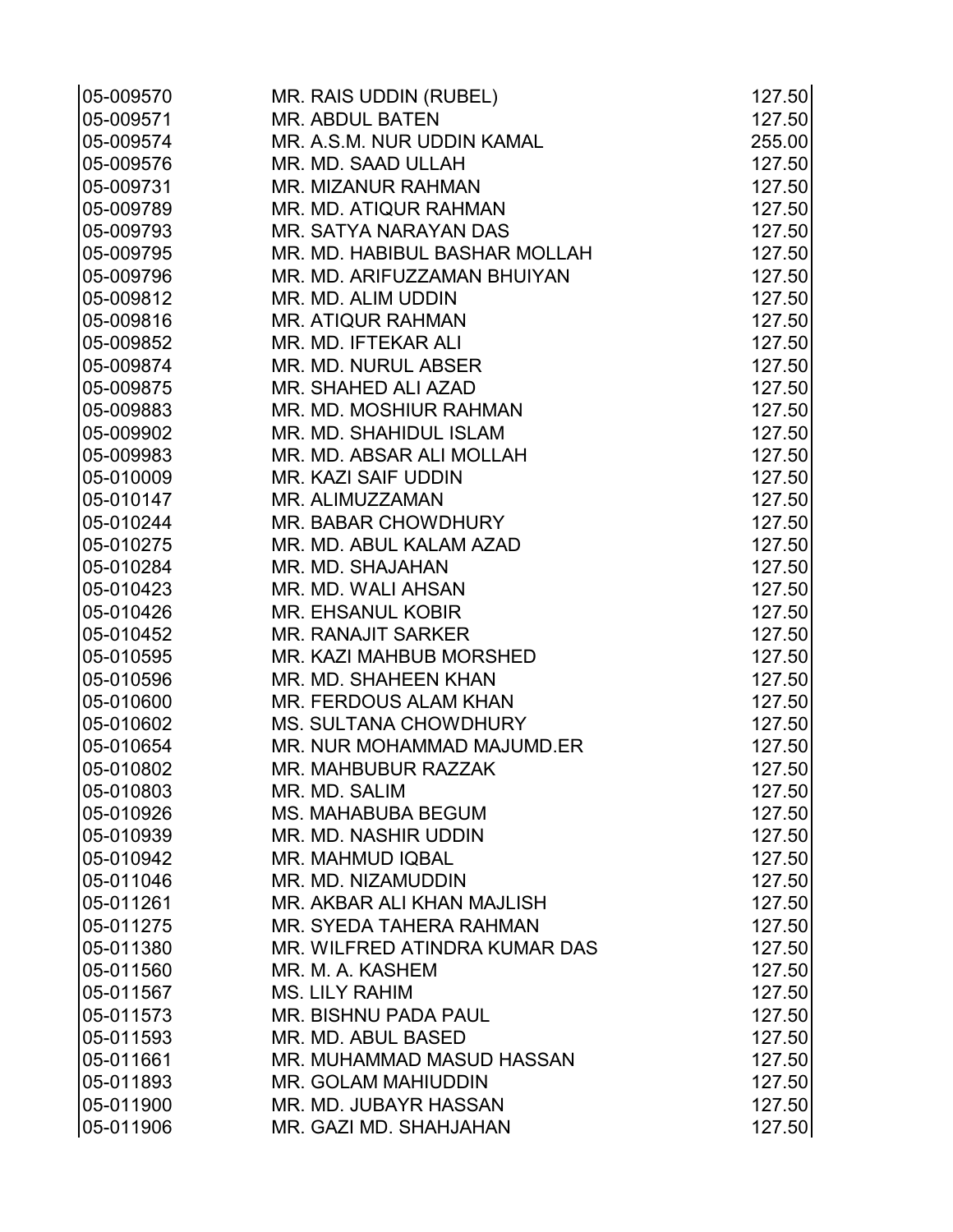| 05-011919        | MR. MD. SAHIDUL ISLAM           | 127.50   |
|------------------|---------------------------------|----------|
| 05-011929        | MR. M ABU SAYEED                | 127.50   |
| 05-011989        | MR. MOYNUL HAQUE SIDDIQUI       | 255.00   |
| 05-011993        | MR. MD.RIPON                    | 127.50   |
| 05-012060        | <b>MR. ZAKIR-UL ISLAM</b>       | 127.50   |
| 05-012087        | <b>MS. KHODEZA AKTER</b>        | 127.50   |
| 05-012088        | MR. MD.TOFAIL AHMED             | 127.50   |
| 05-012163        | MR. VOLA NATH DATTA             | 127.50   |
| 05-012177        | MR. ABUL KALAM AZAD             | 127.50   |
| 05-013092        | <b>MR. MD.NUR ALAM</b>          | 127.50   |
| 05-013126        | MR. MD. NURUDDIN CHOW.          | 127.50   |
| 05-013132        | MR. S.M.MAKSUD HOSSAIN          | 127.50   |
| 05-013917        | <b>MR. SHAHIDUL ISLAM</b>       | 127.50   |
| 05-013930        | MR. MD.SIDDIQUR RAHMAN          | 127.50   |
| 05-013953        | MR. HASAN MAHMOOD               | 127.50   |
| 05-013960        | <b>MR. LIZA SULTANA</b>         | 127.50   |
| 05-014766        | MR. MD. NANNU KHAN              | 127.50   |
| 05-014771        | MR. MD. SHAHJAHAN               | 127.50   |
| 05-014824        | MR. MD. SIDDIQUR RAHMAN         | 127.50   |
| 05-015167        | MR. MD. ABDUL WARES             | 127.50   |
| 1201470016771580 | <b>DILIP KUMAR KAR</b>          | 2,025.00 |
| 1201560032206460 | MD. SALAHUDDIN KHAN             | 3,315.00 |
| 1201560057223510 | <b>MD. SAIFUL ISLAM</b>         | 1,062.50 |
| 1201570003938400 | <b>MOHAMMOD MAHIDUL HAQUE</b>   | 1,615.00 |
| 1201570004594900 | <b>MD. ANOWAR HOSSAIN</b>       | 3,187.50 |
| 1201580031357250 | <b>MD. MOSTAFIZUR RAHMAN</b>    | 4,165.00 |
| 1201580032350990 | MR. MD. SOLAIMAN                | 2,125.00 |
| 1201580040475850 | MD. ASHAUDDAULA                 | 1,530.00 |
| 1201580041028150 | <b>MD. ASAD HOSSAIN</b>         | 1,785.00 |
| 1201580043258180 | <b>MD.SHAFIQUL ISLAM</b>        | 1,275.00 |
| 1201580045172780 | <b>MD. MONJURUL HAQUE</b>       | 2,125.00 |
| 1201590020275480 | <b>S.M ABDULLAH AL MAMUN</b>    | 1,105.00 |
| 1201590021577140 | <b>MOHAMMED NAZRUL ISLAM</b>    | 1,530.00 |
| 1201590026095010 | <b>MD. KHALILUR RAHMAN</b>      | 2,975.00 |
| 1201590026636720 | NURUZZAMAN                      | 1,912.50 |
| 1201590029007960 | <b>MD. ATIK MAHAMUD</b>         | 1,147.50 |
| 1201590038708580 | <b>ANJAN KUMAR DAS</b>          | 1,275.00 |
| 1201640032261130 | <b>SYED MAHADY HASAN</b>        | 3,060.00 |
| 1201700011419090 | ASADUZZAMAN AKASH               | 4,250.00 |
| 1201700027596200 | <b>MD. AMIRUL ISLAM</b>         | 2,125.00 |
| 1201700031609230 | <b>MOST. SAMSUN NAHAR PARUL</b> | 2,125.00 |
| 1201700032754150 | <b>SHAHRIAR HOSSAIN</b>         | 2,847.50 |
| 1201820023232730 | <b>MASUM AHMED</b>              | 7,650.00 |
| 1201820026155340 | <b>MINTU BHOWMICK</b>           | 4,250.00 |
| 1201820053049050 | <b>MD. ABDUL QUADIR</b>         | 2,125.00 |
| 1201850017226610 | <b>ABDUN NOOR</b>               | 1,944.37 |
| 1201850017888850 | <b>MD. NAZMUL HAQUE</b>         | 2,550.00 |